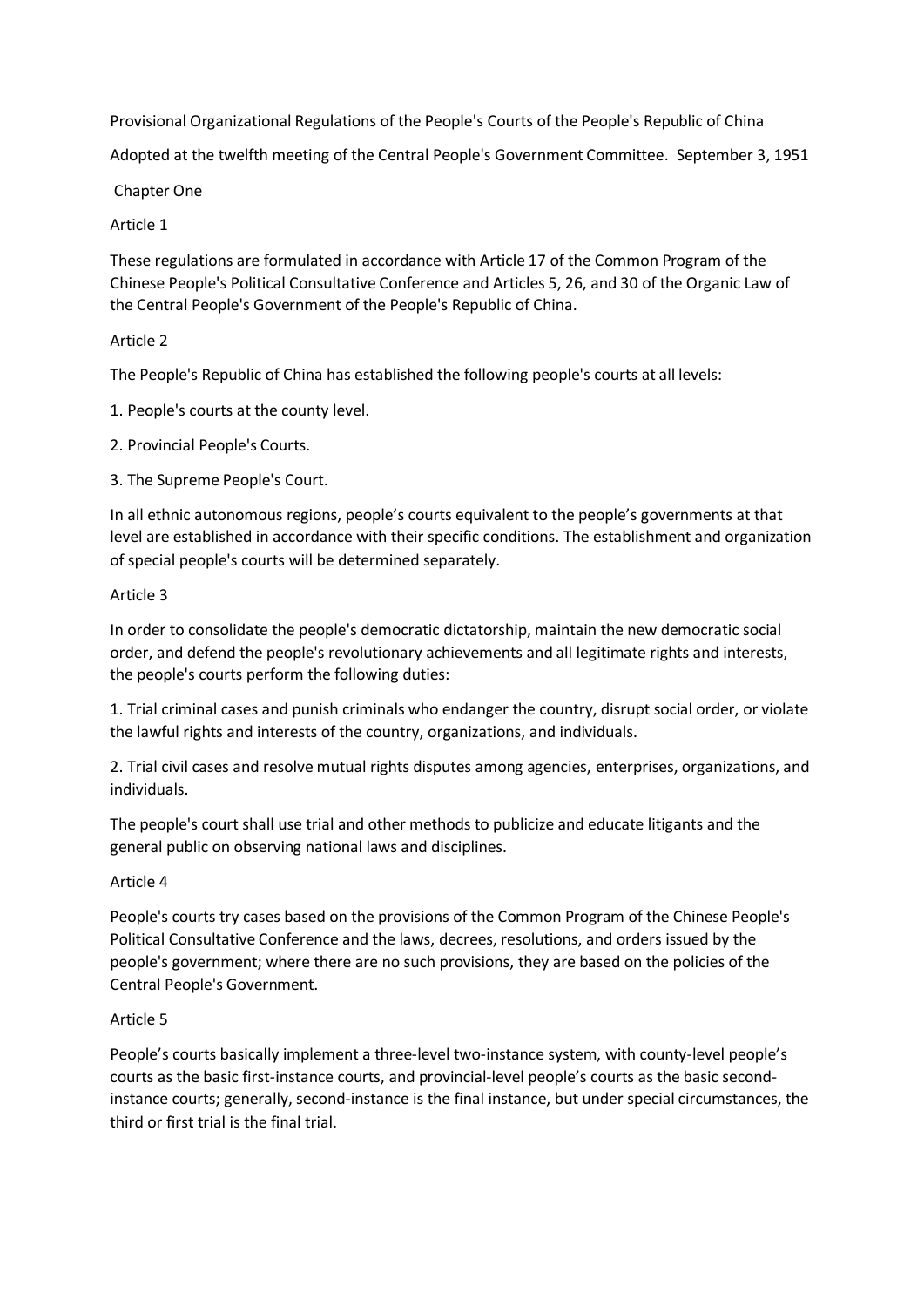If a litigant leapfrog a lawsuit or appeals because the people's court of the original jurisdiction cannot make a fair trial, the higher-level people's court shall deal with it as necessary in accordance with the law.

## Article 6

In order to facilitate people's participation in trials, people's courts should implement a people's jury system based on the nature of the case. Jurors have the right to assist in investigations, participate in trials, and provide opinions on cases that are being tried by the jury.

### Article 7

The people's courts, in addition to trial in the court, should conduct on-site investigations, on-site trials and circuit trials according to the needs of the case.

### Article 8

People's courts shall try cases in public, except for those that are not disclosed in accordance with the law.

### Article 9

People of all ethnic groups have the right to use their ethnic language in litigation; when necessary, the people's court shall translate it.

In areas where ethnic minorities live together or where different ethnic groups live together, the people's courts shall conduct litigation in the local language. Judgments, notices, and other documents shall, as necessary, use the languages of all relevant ethnic groups at the same time.

#### Article 10

The judicial work of the lower-level people's courts is under the leadership and supervision of the higher-level people's courts; its judicial administration is led by the higher-level Ministry of Justice.

People's courts at all levels (including branches and chambers of the Supreme People's Court) are an integral part of the people's government at the same level and are subject to the leadership and supervision of the people's government committee at the same level. The branches and chambers of the Provincial People's Court are under the guidance of their district commissioners.

The presidents of the people's courts at all levels lead and supervise the work of the whole court. The president leads and supervises the work in the court. The president or division chief may serve as the chief judge on the trial of a certain case.

Chapter two

County-level people's court

Article 11

The county-level people's courts are the basic courts of first instance, which are divided into the following three categories: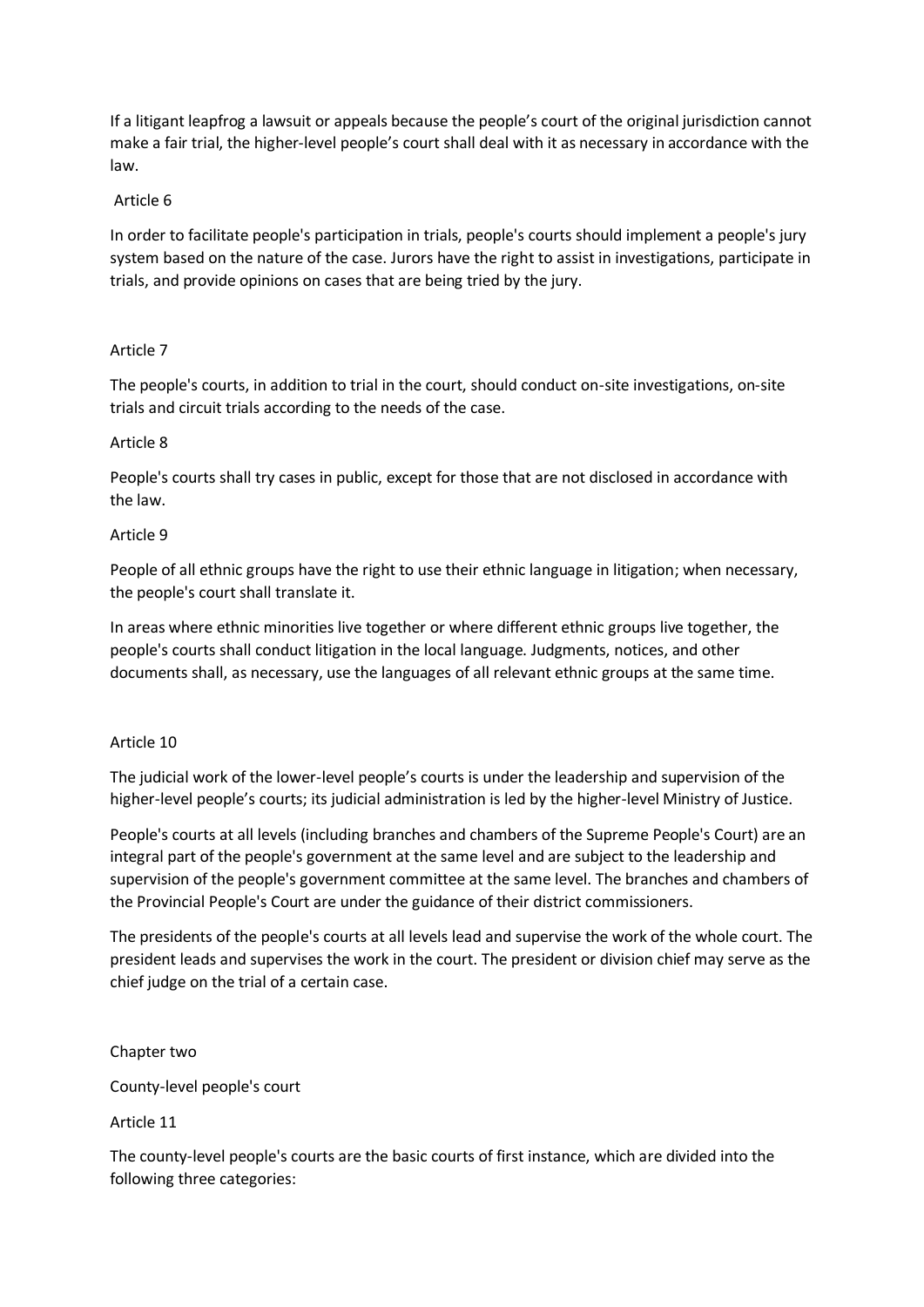1. People's courts of counties (banners or other administrative regions or autonomous regions equivalent to counties).

2. The people's courts of provincial cities.

3. The district people's courts of the central government and municipalities directly under the central government.

Article 12

The county-level people's court has jurisdiction over the following events:

1. Criminal and civil cases of the first instance; but this regulation or other laws and regulations provide otherwise, not in this case.

2. Mediate civil and minor criminal cases.

3. Enforcement matters in criminal and civil cases.

4. Notarization and other non-litigation events stipulated by laws and regulations.

5. To guide the mediation work in the area under its jurisdiction.

### Article 13

County-level people's courts that consider the criminal and civil cases they accept are serious and should be tried by the provincial people's courts should apply to the provincial people's courts for transfer for trial.

#### Article 14

The county-level people's court shall have one president (the county and city people's courts may have one vice president when necessary) and several judges. The president and vice-president may concurrently serve as a judge or president of the division. County-level people's courts with a large number of cases have separate criminal and civil divisions, and the division has a chief judge.

#### Article 15

County-level people's courts may establish adjudication committees composed of the president or vice president, chief division (if it has a division), and judges; the president or vice president concurrently serves as the chairman. If necessary, a deputy chairman may be appointed. At the meeting, the person in charge of the relevant agency and other staff who originally participated in the trial of the relevant case may be invited to participate. In courts with a large number of judges, the president shall appoint a number of judges to participate. The adjudication committee handles important or difficult criminal and civil cases and provides guidance on policy and adjudication principles.

## Article 16

Criminal and civil cases in county-level people's courts are tried by one judge; in case of important or difficult cases, three judges shall be tried by a joint trial (with one of them as the chief judge), or by the decision of the adjudication committee.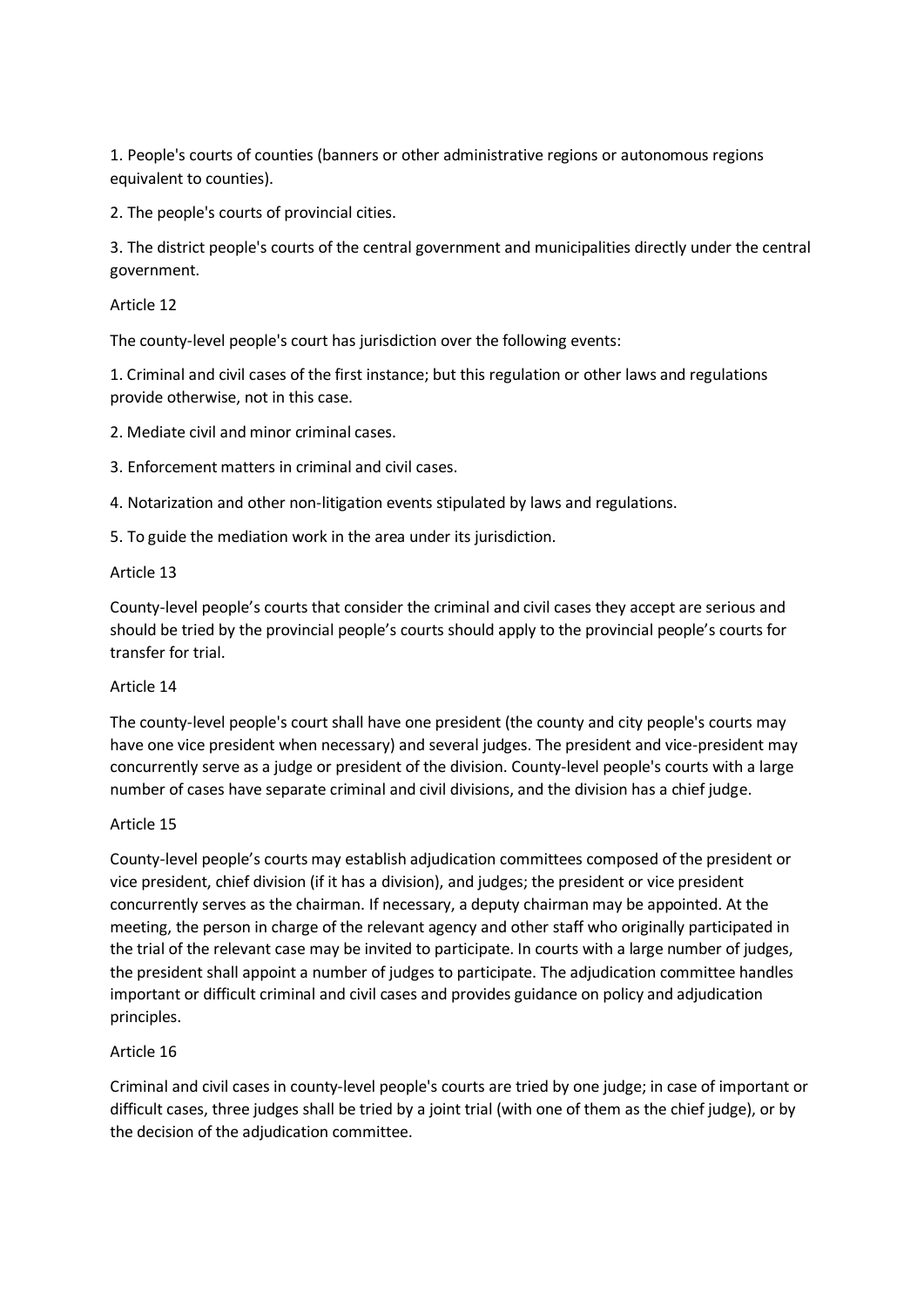### Article 17

The county-level people's court has a secretary or chief secretary, clerks and clerks, who are in charge of records, personnel, publicity and education, documents, general affairs, accounting, statistics, archives, inquiries, and other affairs. County-level people's courts with many cases handle affairs in separate sections, with one section chief and several section members; and, as necessary, special publicity, education and inquiry agencies should be set up.

The county-level people's courts shall find police officers, inspectors, and interpreters and forensic doctors as necessary.

Chapter three

Provincial People's Court

#### Article 18

Provincial People's Courts are the basic courts of second instance, which are divided into the following two categories:

1. The people's courts of the provinces (or administrative regions or autonomous regions equivalent to the provinces) and their branches or chambers.

2. The people's courts of the central and municipalities directly under the central government.

Article 19

The Provincial People's Court has jurisdiction over the following events:

1. Criminal and civil appeals against the first instance judgments of the county and city people's courts.

2. Major criminal and civil cases of the first instance in the province (whether they are major cases in the province, the Provincial People's Court shall determine)

3. The Provincial People's Court considers that the case is serious and it is appropriate to try on its own, or for other reasons, and the first instance of the county or city people's court and the branch or division of the provincial people's court that have not yet judged the criminals of the first instance and the second instance, or for other reasons Civil cases.

4. The county and city people's courts filed for transfer for trial in accordance with Article 13, and the provincial people's court deems it necessary to transfer criminal and civil cases of the first instance.

5. The law stipulates that the Provincial People's Court shall be the first instance of criminal and civil cases.

6. First-instance criminal and civil cases assigned by the people's government at or above the provincial level, the Supreme People's Court, or a branch or division of the Supreme People's Court.

7. Enforcement matters in criminal and civil cases.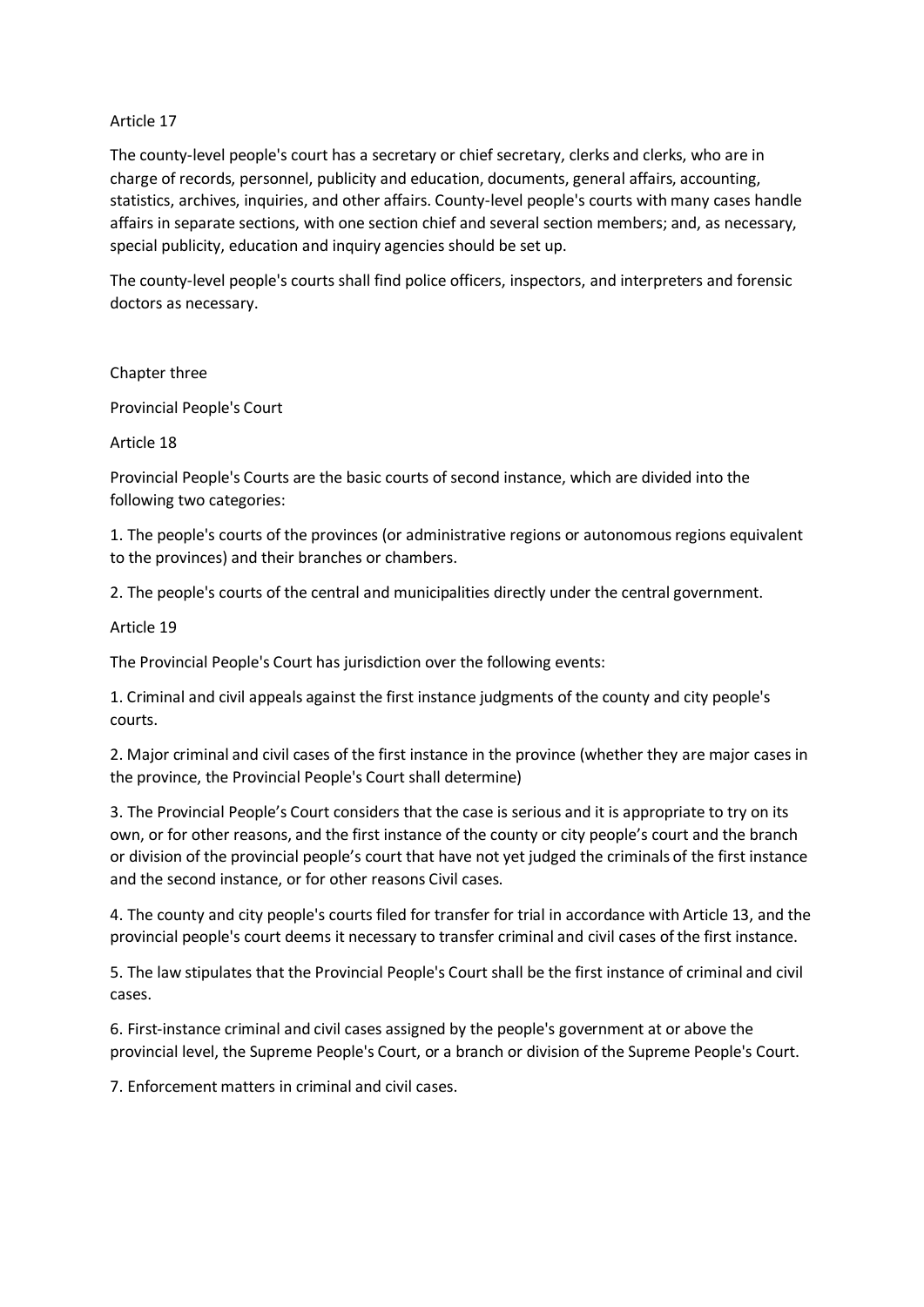## Article 20

The people's courts of the central and municipalities directly under the Central Government have jurisdiction over the following events:

1. Criminal and civil appeals against the first instance judgment of the district people's court.

2. Criminal cases of first instance that violated the country and severely disrupted social order.

3. First-instance criminal and civil cases concerning state-owned, large-scale private and publicprivate joint ventures, public property, or labor disputes.

4. First-instance criminal and civil cases involving aliens or institutions or organizations.

5. For other first-instance cases, the provisions of the third to sixth paragraphs of the preceding article concerning the Provincial People's Court shall apply mutatis mutandis.

6. Enforcement matters in criminal and civil cases.

7. Notarization and other non-litigation events stipulated by laws and regulations. When necessary, the Municipal People's Court may report to a higher-level people's court to place certain firstinstance cases under its jurisdiction under the jurisdiction of the district people's court, or place cases under the jurisdiction of the district people's court under the jurisdiction of the city people's court.

### Article 21

The second-instance criminal and civil judgments of the provincial people's courts are all final judgments, but for major or difficult cases, the litigant should be allowed to file a third-instance appeal, and it should be recorded in the judgment.

#### Article 22

The provincial people's courts lead and supervise the trial work of the people's courts at the county level in their jurisdiction, and are in charge of the judicial administration of the entire region under the leadership of the higher-level Ministry of Justice.

#### Article 23

Provincial People's Courts shall have one president and one or two vice presidents; criminal and civil courts, one president and one or two vice presidents; and several judges. The president (vice president) may also serve as the president of the court. Provincial-level people's courts may establish adjudication committees, whose organization and duties shall be governed by the provisions of Article 15 on county-level people's court adjudication committees.

#### Article 24

Criminal and civil cases in provincial people's courts are tried by three judges, with one of them as the chief judge; but if the case does not require a collegial trial, it may be tried by a single judge.

#### Article 25

The provincial people's courts shall have a chief secretariat or chief secretary, and each section shall be set up with a section chief, section staff, and clerks in charge of personnel, publicity and education, documents, general affairs, accounting, statistics, archives and other affairs; and Undertake the judicial and administrative affairs of the whole region; set up a number of clerks (may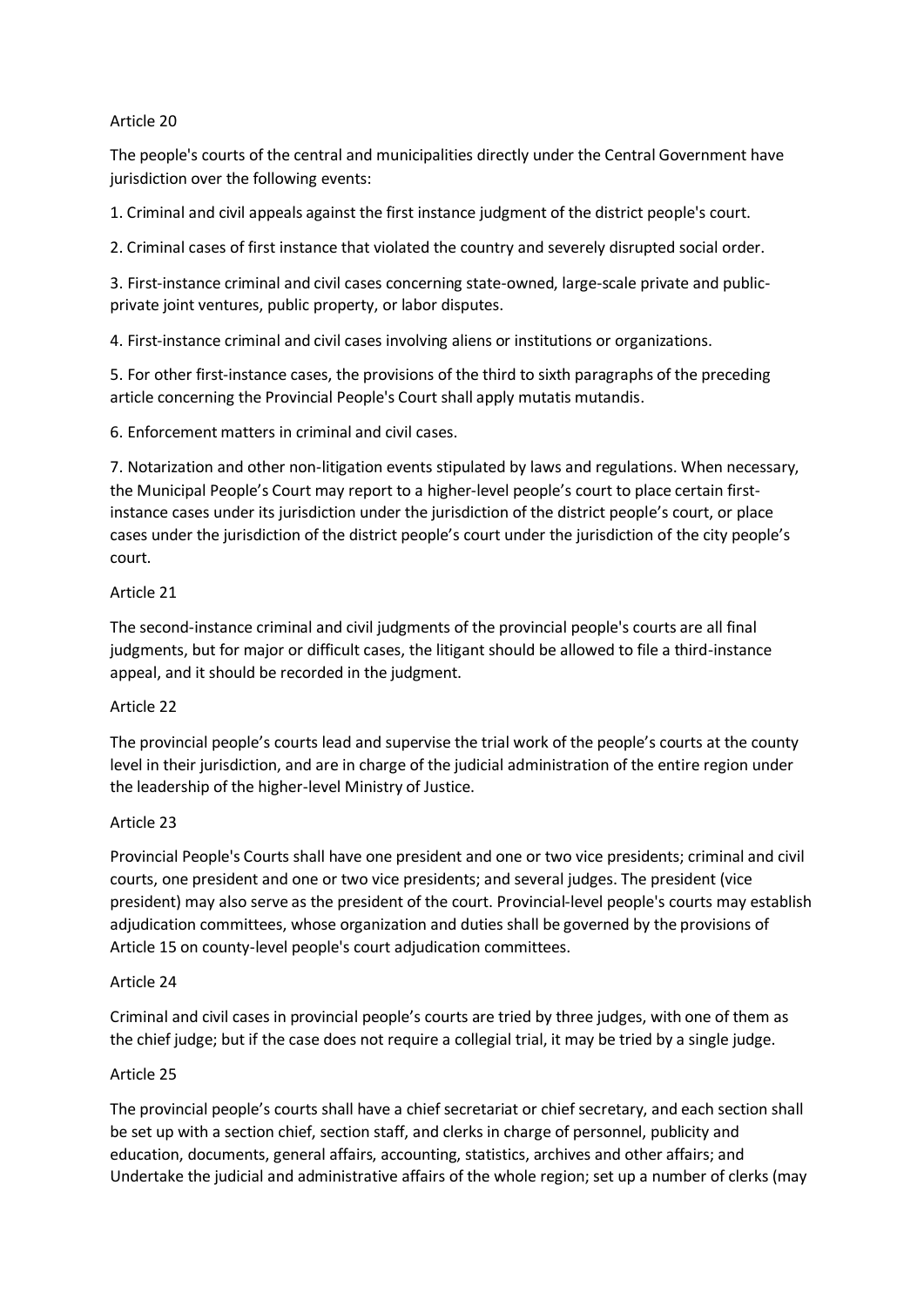have a chief clerks) to take charge of records and other related affairs; and set up an inquiring agency. The provincial people's court tried to police several people, and set up translators, forensic doctors, and inspectors as needed.

### Article 26

The Provincial People's Court may, as necessary, set up branches or chambers to perform the functions of the Provincial People's Court within its jurisdiction; its judgment may not be appealed to the Provincial People's Court.

The branches and chambers of the Provincial People's Court are under the leadership and supervision of the Provincial People's Court, and lead and supervise the trial work of the county-level people's courts within their jurisdiction.

Chapter Four

Supreme People's Court

### Article 27

The Supreme People's Court of the Central People's Government is the highest judicial organ in the country and is responsible for leading and supervising the trial work of judicial organs at all levels across the country.

### Article 28

The Supreme People's Court has jurisdiction over the following events:

1. Criminal and civil appeal cases that dissatisfied with the first-instance judgment of the provincial people's court, and the second-instance judgment permitted to appeal

2. Major national infringements of the country, public property, and other particularly major firstinstance criminal and civil cases.

3. The law stipulates that the Supreme People's Court shall be the first instance of criminal and civil cases.

4. First-instance criminal and civil cases assigned by the Central People's Government.

5. Referrals to criminal and civil cases that have not been sentenced or have been sentenced by people's courts at all levels (including branches and chambers of the Supreme People's Court).

6. In order to lead and supervise the trial work, the people's courts at all levels (including the branches and chambers of the Supreme People's Court) are transferred to review the criminal and civil cases determined by the judgment (if the judgment is found to be seriously wrong, it may be handled in accordance with the retrial procedure. ).

## Article 29

All criminal and civil judgments of the Supreme People's Court are final judgments.

#### Article 30

The Supreme People's Court has one president, two to four vice presidents, 13 to 21 committee members, and one secretary-general.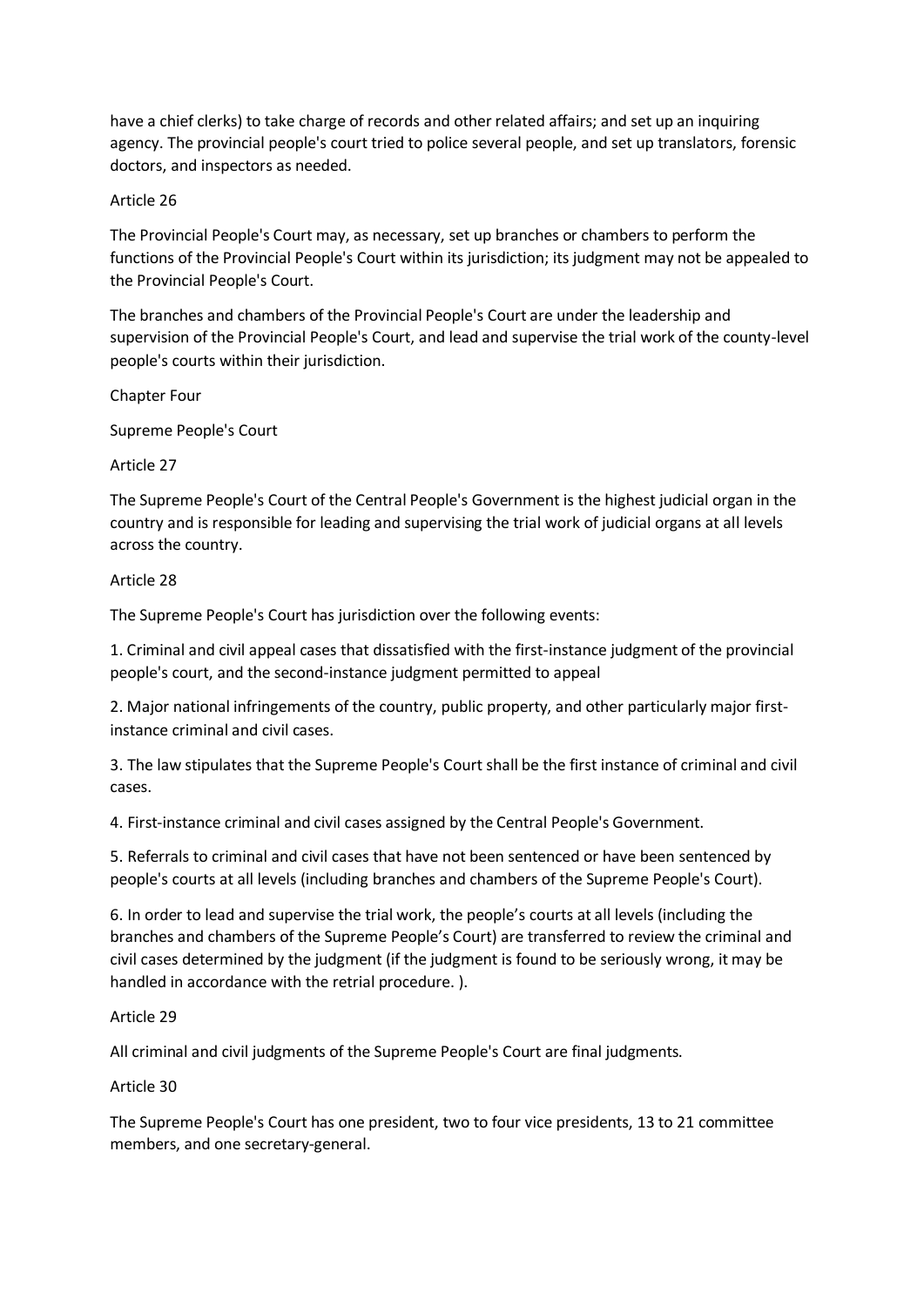## Article 31

The Supreme People's Court has criminal and civil courts, and may also set up other special courts; the court has one chief, two deputy chiefs, and several judges.

## Article 32

The Supreme People's Court may set up branches or chambers in various administrative regions or other regions to perform the duties of the Supreme People's Court within its jurisdiction.

## Article 33

The branches and chambers of the Supreme People's Court are under the leadership and supervision of the Supreme People's Court, and lead and supervise the trial work of the people's courts at all levels within their jurisdiction.

## Article 34

The criminal and civil judgments of the branches and chambers of the Supreme People's Court are final judgments; however, major or difficult cases should be reported to the Supreme People's Court for review and handling.

## Article 35

The branches of the Supreme People's Court shall have one president and one or two vice presidents; there shall be criminal and civil courts, and the court shall have one chief, one or two deputy chiefs; and several judges. The branch office of the Supreme People's Court has one chief secretariat.

## Chapter Five

The working relationship between the People's Court and the People's Procuratorate

## Article 36

In cases where the People's Procuratorate initiates a public prosecution, prosecutors shall participate in the qualifications of the national prosecutor (plaintiff); they may also participate in criminal cases or important civil cases that are investigated and tried by the People's Court in accordance with the law. In order to perform procuratorial duties, the People's Procuratorate may read case files from the People's Court.

## Article 37

If the people's court receives a case prosecuted by the People's Procuratorate, if it considers that it is necessary to send it back for re-inspection or to supplement procuratorial information, it may send the original case back to the original procuratorate for re-inspection or request supplementary procuratorial information.

## Article 38

The People's Procuratorate's prosecution or participation in the case, if it considers that the people's court's judgment is illegal or improper, it may file a protest, and the original people's court will send the protest letter together with the case file to a higher people's court for trial. If the People's Procuratorate believes that there is a serious error in the people's court's definitive judgment, it may